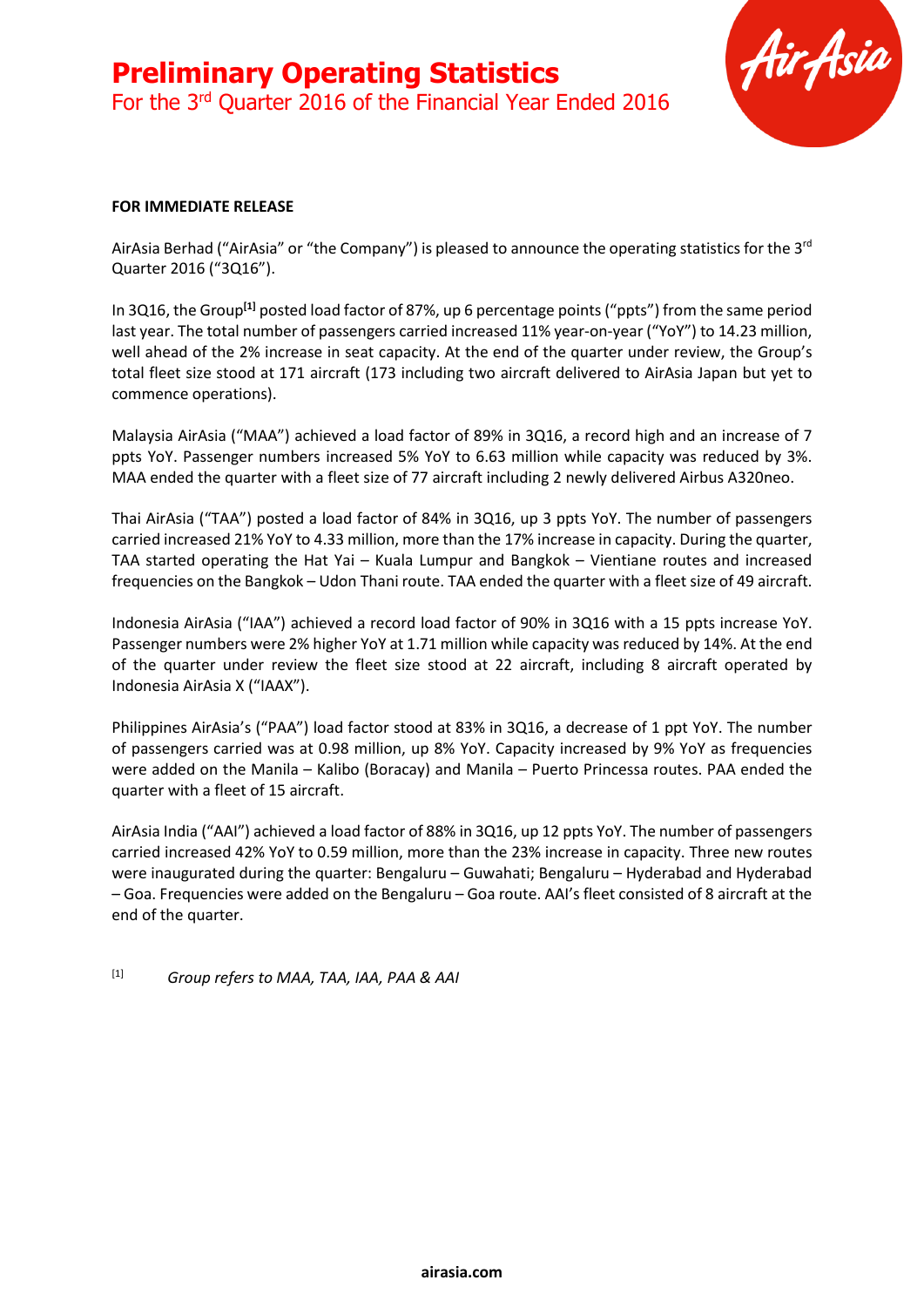# **Preliminary Operating Statistics**

For the 3<sup>rd</sup> Quarter 2016 of the Financial Year Ended 2016



# **Group**

# **3 rd Quarter 2016 Operating Statistics**

| <b>Group</b>                              | <b>JUL - SEP 2016</b> |            |               |
|-------------------------------------------|-----------------------|------------|---------------|
| (MAA, TAA, IAA, PAA, AAI)                 | 2016                  | 2015       | <b>Change</b> |
| Passenger Carried <sup>1</sup>            | 14,232,414            | 12,875,533 | 11%           |
| Capacity <sup>2</sup>                     | 16,323,270            | 15,936,840 | 2%            |
| Load Factor $(\%)^3$                      | 87                    | 81         | +6ppts        |
| $\mathsf{ASK}\left(\mathsf{mil}\right)^4$ | 20,018                | 18,864     | 6%            |
| RPK (mil) <sup>5</sup>                    | 17,458                | 15,190     | 15%           |
| Number of stages <sup>6</sup>             | 90,649                | 88,538     | 2%            |
| Average stage length (km)                 | 1,197                 | 1,138      | 5%            |
| Size of fleet at month end <sup>7</sup>   | $171^{(i)}$           | 173        | $-2$          |

*Note: (i) The total fleet number includes:*

*- Eight (8) A320 aircraft operated by IAAX. The total fleet number excludes:*

- *- Two (2) A320 aircraft delivered to AirAsia Japan. AirAsia Japan has not commenced operations.*
- *- Two (2) A320 aircraft novated from MAA to Asia Aviation Capital ("AAC") and subsequently leased to a third party airline*

# **Malaysia**

# **3 rd Quarter 2016 Operating Statistics**

|                                         | <b>JUL - SEP 2016</b> |           |         |  |
|-----------------------------------------|-----------------------|-----------|---------|--|
| <b>Malaysia AirAsia</b>                 | 2016                  | 2015      | Change  |  |
| Passenger Carried <sup>1</sup>          | 6,627,887             | 6,296,016 | 5%      |  |
| Capacity <sup>2</sup>                   | 7,423,710             | 7,675,920 | $-3%$   |  |
| Load Factor $(\%)^3$                    | 89                    | 82        | +7 ppts |  |
| $ASK$ (mil) $^4$                        | 9,746                 | 9,567     | 2%      |  |
| RPK (mil) <sup>5</sup>                  | 8,655                 | 7,771     | 11%     |  |
| Number of stages <sup>6</sup>           | 41,207                | 42,644    | $-3%$   |  |
| Average stage length (km)               | 1,314                 | 1,246     | 5%      |  |
| Size of fleet at month end <sup>7</sup> | $77^{(i)}$            | 81        | -4      |  |

*Note: (i) Excludes two (2) A320 aircraft novated from MAA to AAC and subsequently leased to a third party airline*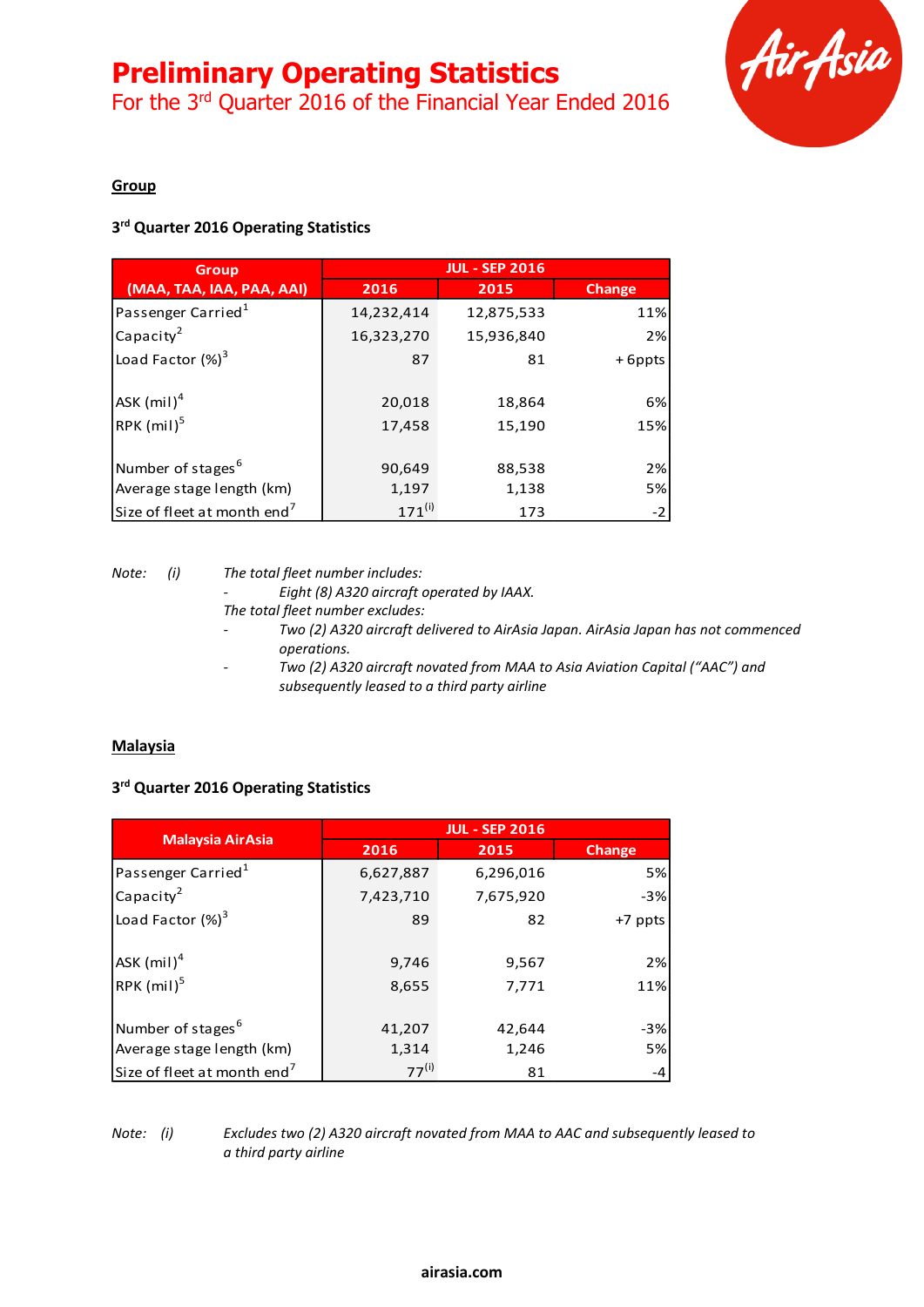# **Preliminary Operating Statistics**

For the 3<sup>rd</sup> Quarter 2016 of the Financial Year Ended 2016



# **Thailand**

# **3 rd Quarter 2016 Operating Statistics**

|                                           | <b>JUL - SEP 2016</b> |           |           |  |
|-------------------------------------------|-----------------------|-----------|-----------|--|
| <b>Thai AirAsia</b>                       | 2016                  | 2015      | Change    |  |
| Passenger Carried <sup>1</sup>            | 4,326,526             | 3,584,130 | 21%       |  |
| Capacity <sup>2</sup>                     | 5,143,500             | 4,412,520 | 17%       |  |
| Load Factor $(\%)^3$                      | 84                    | 81        | $+3$ ppts |  |
| $\mathsf{ASK}\left(\mathsf{mil}\right)^4$ | 5,316                 | 4,445     | 20%       |  |
| RPK (mil) <sup>5</sup>                    | 4,478                 | 3,651     | 23%       |  |
| Number of stages <sup>6</sup>             | 28,575                | 24,514    | 17%       |  |
| Average stage length (km)                 | 1,033                 | 1,007     | 3%        |  |
| Size of fleet at month end <sup>7</sup>   | 49                    | 44        | 5         |  |

#### **Indonesia**

### **3 rd Quarter 2016 Operating Statistics**

|                                         | <b>JUL - SEP 2016</b>            |                                                |              |           |               |
|-----------------------------------------|----------------------------------|------------------------------------------------|--------------|-----------|---------------|
|                                         | 2016                             |                                                |              |           |               |
| <b>Indonesia AirAsia</b>                | <b>Operated by</b><br><b>IAA</b> | <b>Operated by</b><br>3rd Party <sup>(i)</sup> | <b>Total</b> | 2015      | <b>Change</b> |
| Passenger Carried <sup>1</sup>          | 1,225,082                        | 486,668                                        | 1,711,750    | 1,677,248 | 2%            |
| $Ca$ pacity <sup>2</sup>                | 1,378,440                        | 530,100                                        | 1,908,540    | 2,223,540 | $-14%$        |
| Load Factor (%) <sup>3</sup>            | 89                               | 92                                             | 90           | 75        | $+15$ ppts    |
| $ASK$ (mil) <sup>4</sup>                | 1,991                            | 731                                            | 2,722        | 3,034     | $-10%$        |
| $RPK$ (mil) <sup>5</sup>                | 1,770                            | 665                                            | 2,435        | 2,316     | 5%            |
| Number of stages <sup>6</sup>           | 7,658                            | 2,945                                          | 10,603       | 12,353    | $-14%$        |
| Average stage length (km)               | 1,313                            | 1,256                                          | 1,297        | 1,146     | 13%           |
| Size of fleet at month end <sup>7</sup> | 14                               | $8^{(ii)}$                                     | 22           | 28        | -6            |

*Note: (i) Operated by IAAX on behalf of IAA*

*(ii) Includes three (3) A320 aircraft wet leased and five (5) A320 aircraft transferred from IAA*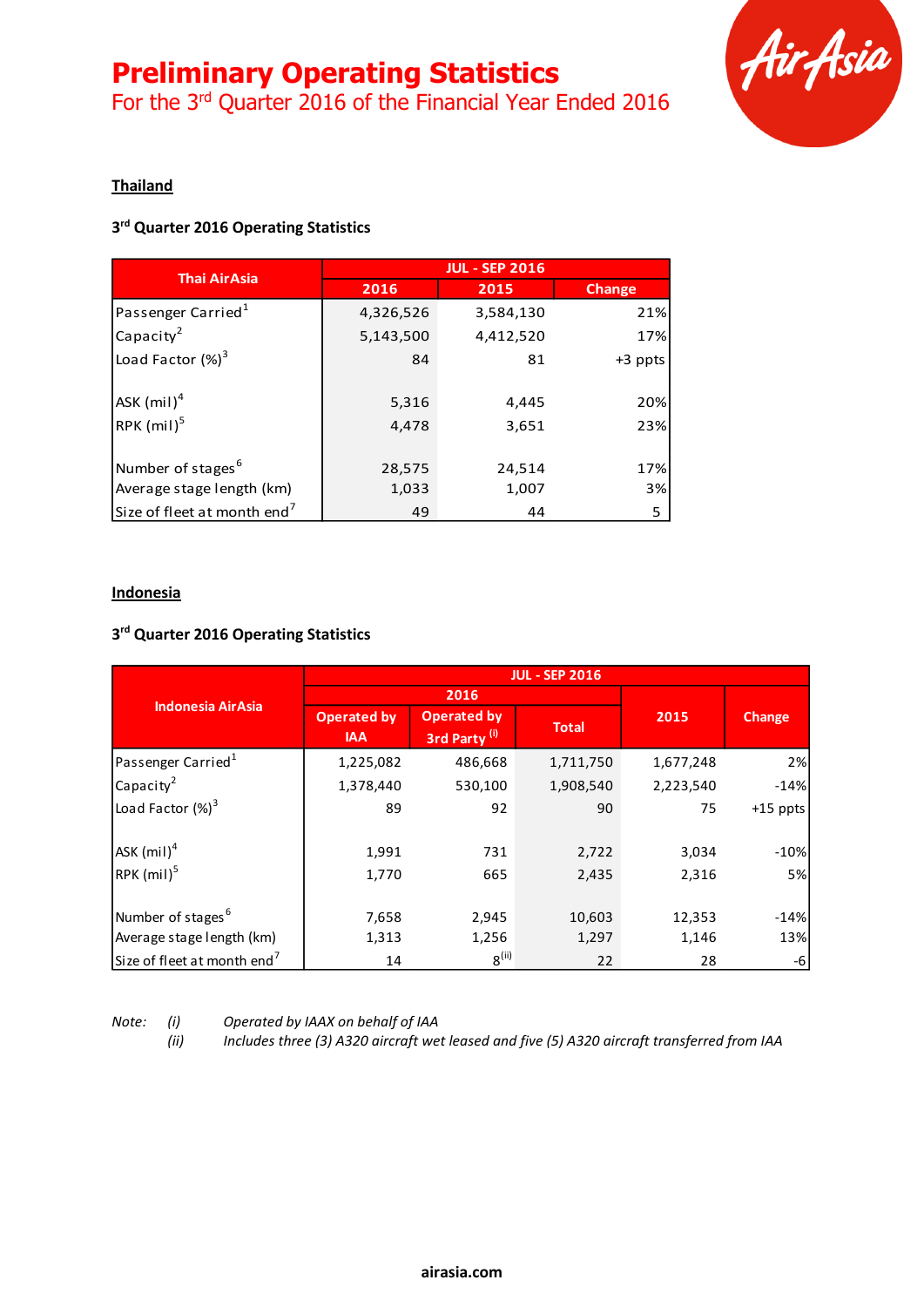# **Preliminary Operating Statistics**

For the 3<sup>rd</sup> Quarter 2016 of the Financial Year Ended 2016



# **Philippines**

# **3 rd Quarter 2016 Operating Statistics**

|                                               | <b>JUL - SEP 2016</b> |              |               |  |
|-----------------------------------------------|-----------------------|--------------|---------------|--|
| <b>Philippines AirAsia</b>                    | 2016                  | 2015         | <b>Change</b> |  |
| Passenger Carried <sup>1</sup>                | 976,765               | 901,957      | 8%            |  |
| $\sqrt{2}$ Capacity <sup>2</sup>              | 1,175,220             | 1,079,100    | 9%            |  |
| Load Factor (%) <sup>3</sup>                  | 83                    | 84           | -1 ppts       |  |
| $ $ ASK $(mil)^4$<br>$RPK$ (mil) <sup>5</sup> | 1,395<br>1,160        | 1,155<br>950 | 21%<br>22%    |  |
|                                               |                       |              |               |  |
| Number of stages <sup>6</sup>                 | 6,529                 | 5,995        | 9%            |  |
| Average stage length (km)                     | 1,187                 | 1,072        | 11%           |  |
| Size of fleet at month end <sup>7</sup>       | 15                    | 15           | unchanged     |  |

#### **India**

# **3 rd Quarter 2016 Operating Statistics**

|                                         | <b>JUL - SEP 2016</b> |         |               |  |
|-----------------------------------------|-----------------------|---------|---------------|--|
| AirAsia India                           | 2016                  | 2015    | <b>Change</b> |  |
| Passenger Carried <sup>1</sup>          | 589,486               | 416,182 | 42%           |  |
| Capacity <sup>2</sup>                   | 672,300               | 545,760 | 23%           |  |
| Load Factor $(\%)^3$                    | 88                    | 76      | $+12$ ppts    |  |
| $ASK$ (mil) $^4$                        | 839                   | 663     | 27%           |  |
| $RPK$ (mil) <sup>5</sup>                | 729                   | 502     | 45%           |  |
| Number of stages <sup>6</sup>           | 3,735                 | 3,032   | 23%           |  |
| Average stage length (km)               | 1,155                 | 1,208   | $-4%$         |  |
| Size of fleet at month end <sup>7</sup> | 8                     | 5       | 3             |  |